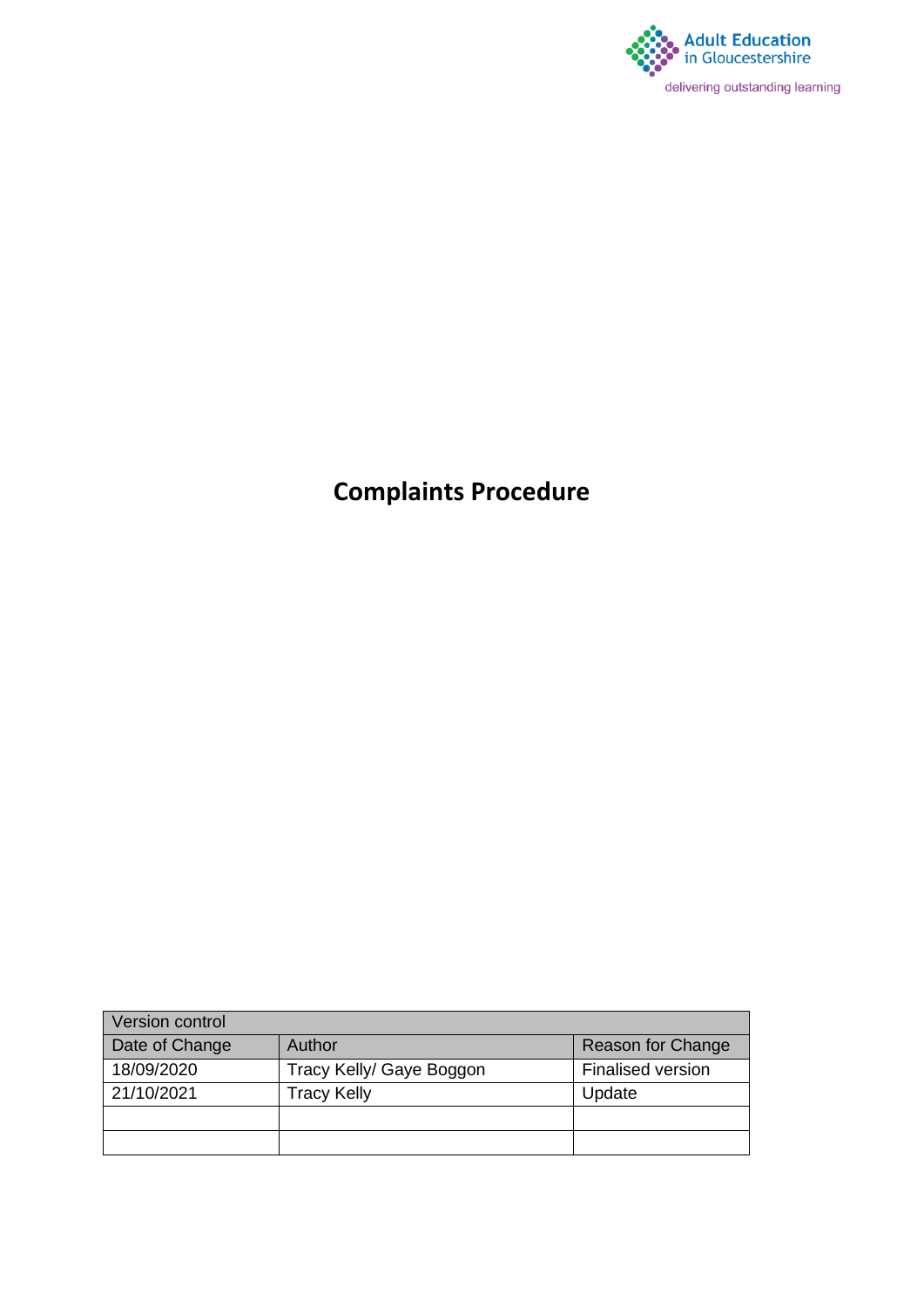

This Complaints Procedure relates to the complaints made about the policies, administration or management of the Adult Education in Gloucestershire Assessment Team. It is distinct from the Appeals Procedure which relates to appeals by candidates against judgements made by assessors.

The procedure is based on the expectation that all reasonable efforts will have been made to deal with grievances before they reach the stage of a formal complaint. It is, therefore, the responsibility of all personnel involved in the Adult Education in Gloucestershire Assessment Team: Assessors, Internal Quality Assurers and management to be aware of such issues.

#### **Procedure:**

- Complaints will be directed to the Centre Co-ordinator who will:
	- 1. Acknowledge receipt within seven days
	- 2. Forward the complaint to the appropriate member of the Assessment Team
	- 3. Monitor that the complaint has been responded to within the time set in the Centre's policy.
- It is the responsibility of the appropriate Team Member to determine how the complaint will be investigated, undertake the necessary action and to respond to the complaint following its investigation.
- The member of the Assessment Team will be able to draw upon any member of the Assessment Team to assist in the investigation of the complaint. The investigation should not be undertaken by anyone who has had prior involvement with the complaint in question.
- Before any full investigation is set in motion those involved in the complaint should have the right to reply to the complaint to see if the complaint cannot be appropriately resolved at this stage. The results at this stage will be passed to the Centre Co-ordinator who will record the outcome.
- The final response to the complainant should be from the appropriate Assessment Team Member on behalf of Adult Education.
- Timetable: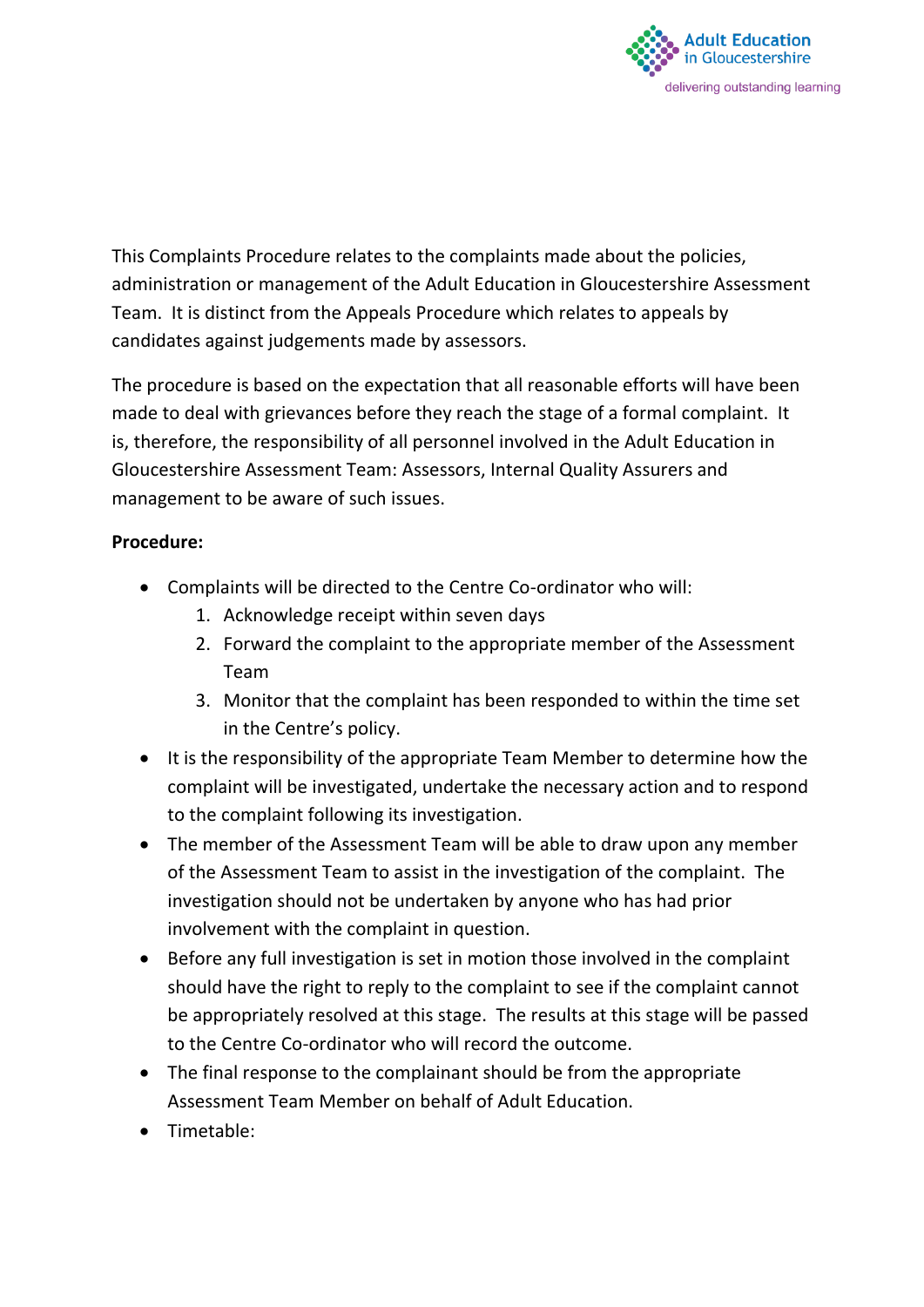

- 1. Acknowledgement of complaint to be within seven days of the complaint
- 2. The response to the complainant outlining the nature of the investigation within twenty-eight days
- 3. If the complaint is unresolved within the first twenty-eight days a further twenty-eight days is to be allowed for investigation by the Assessment Team Members.
- It is within the power of the Assessment Team Member to seek the assistance of a person independent from Adult Education in Gloucestershire to assist with the investigation of a complaint.

#### **Monitoring Complaints:**

The Centre Co-ordinator will record all complaints and reports of outcomes as part of the Centre's monitoring process. The Assessment Team will be responsible for reviewing procedures and for affecting any required changes.

#### **Appeals Procedure**

If a Learner feels that they have been unfairly treated or misrepresented and have a justifiable reason to dispute the Assessor's decision, an appeal can be made. Informal discussion with either the Assessor or Internal Quality Assurer should be used in every case but if that does not produce a satisfactory outcome then the following procedure is to be invoked:

STAGE 1 The Learner should discuss the decision in question with the Assessor or Internal Quality Assurer within five working days of that assessment.

STAGE 2 If the Learner is not satisfied with the outcome of this discussion, the Learner should write to Adult Education within a further ten working days of the assessment, clearly stating their grounds for appeal and requesting a consultation with the Lead Internal Quality Assurer. Grounds for appeal can only be on the basis that assessment procedures and / or decisions have not been correctly carried out.

STAGE 3 If the matter is still not satisfactorily resolved the Learner should write within twenty days of the assessment to the Lead Internal Quality Assurer clearly setting out his / her grounds. An Appeals Panel, arranged by the Adult Education Centre Co-ordinator, will hear the appeal within one calendar month.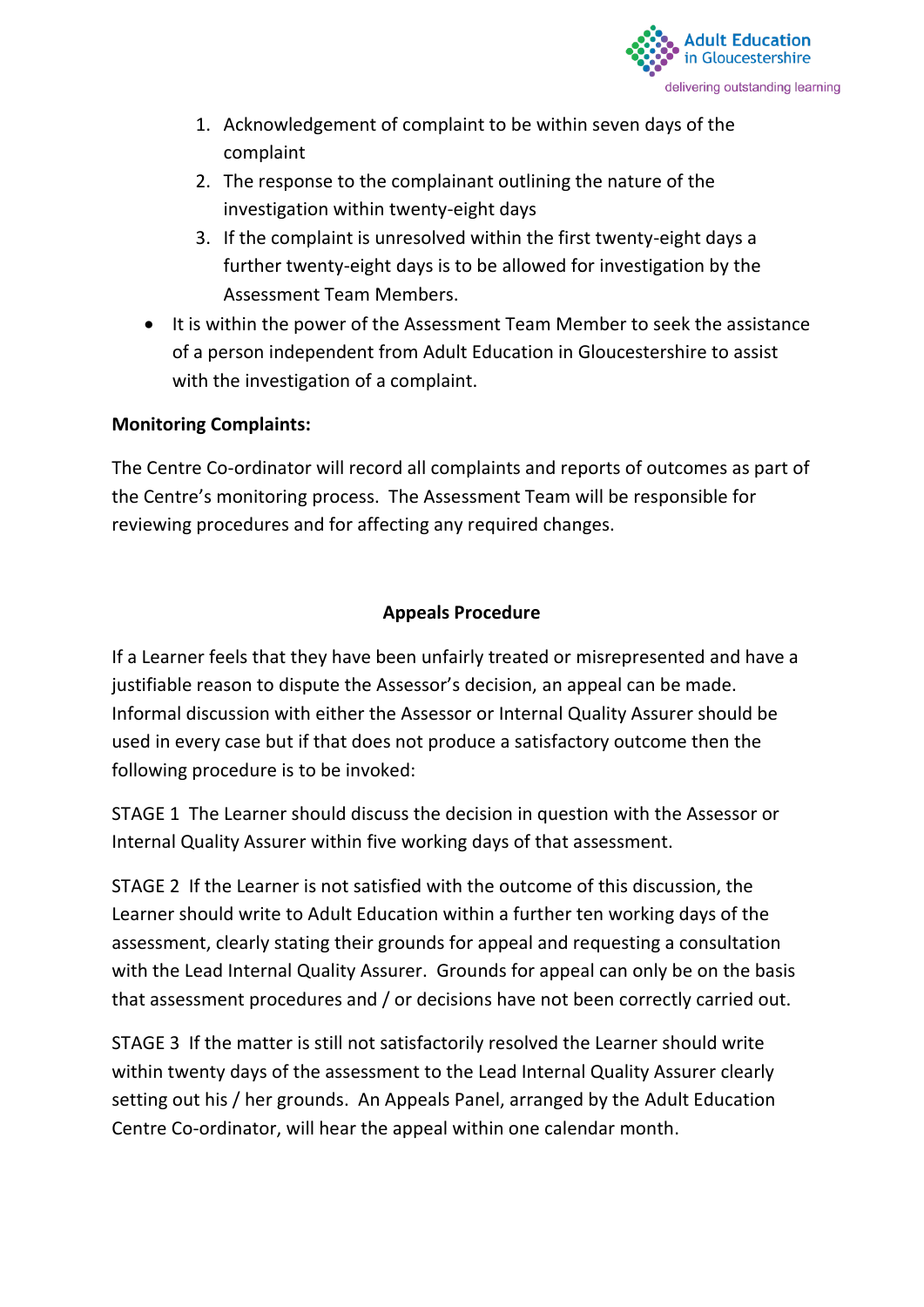

As stated above the grounds for appeal must be on the basis that the assessment procedure was incorrectly conducted. The Appeals Panel will comprise of two Assessors and an Internal Quality Assurer, balanced as far as possible in terms of gender, race and disability. None of this panel should have been involved in the original assessment decision.

If the Panel recommends that an appeal should be upheld, its recommendation will be that the Assessor should reconsider the decision in the light of evidence or that another Assessor be invited to repeat the assessment procedure. All decisions will be on a simple majority.

Learners will be entitled to be accompanied at any stage by a colleague or Trade Union Representative (not acting in a legal capacity).

If at the end of this process the Learner is still unhappy at the decision they may appeal direct to the awarding body.

The Appeals Procedure will be reviewed regularly and is not intended to preclude the use of existing complaints, grievance or disciplinary procedures within the workplace.

### **Portfolio Policy**

It is the Learner's responsibility to take responsibility for the security of their portfolios. When in possession of the Adult Education in Gloucestershire Centre, it then becomes the Centre's responsibility. This policy has been designed to ensure all portfolios are kept safe and secure.

#### **Learners**

- Do not leave portfolios in your car and in view
- If giving to your Assessor, note down where, when and how it was given
- Do not show to people who 'do not need to know'
- Report any lost or stolen portfolio to Adult Education immediately
- Following External Quality Assurance your portfolio must remain intact for a period of at least three years

### **REMEMBER THIS IS YOUR AWARD AND A LOST PORTFOLIO COULD MEAN LOST WORK**

#### **Adult Education in Gloucestershire**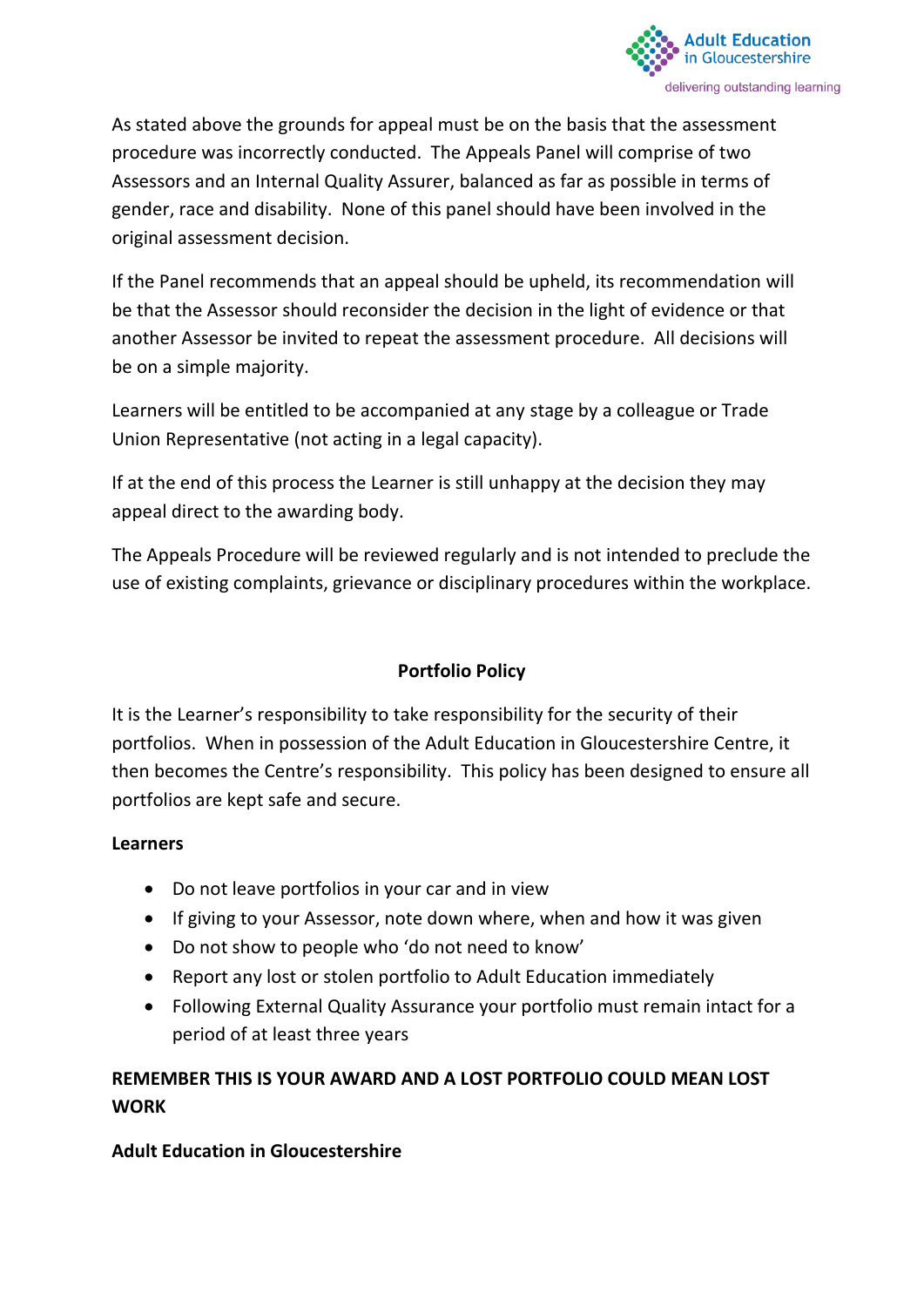

- Portfolios will be stored in a locked cupboard when not in use
- Following External Quality Assurance, the Centre will inform Learners when portfolios are available for them to collect.

#### Learner Complaint Monitoring System

#### **Purpose**

The AdEd learner complaints system advises learners to contact the tutor in the first instance. If they are not satisfied with the response they can contact Adult Education directly. We will then investigate the matter. This system works well to provide a prompt response to the learner and Adult Education are able to deal with complaints quickly. However, we also need a central record and integrated overview of all complaints on Adult Education funded provision and the Learner Complaints Monitoring System is intended to provide a straightforward system for doing this.

#### **How it works**

- All the complaints they receive from learners on Adult Education funded courses are recorded in accordance with the categories shown in the report format (see appendix 1).
- At the end of each term the Adult Education Service will request that this report is submitted by email for monitoring purposes. Additional Information may be requested as necessary. NB a nil response is required.
- At the end of the year the Adult Education Service will produce summary reports (one per term – see appendix 2) analysing complaints by category and circulate this to relevant Managers..
- The information from the reports will be analysed to identify themes, trends and to improve the quality of the service we offer to learners. Termly Reports will be considered by the Adult Education Service Senior Leadership Team.

NB All complaints concerning equalities and bullying and harassment issues must be reported directly to the Adult Education Skills, Apprenticeships & Business Development Manager (Contact details below) as soon as possible.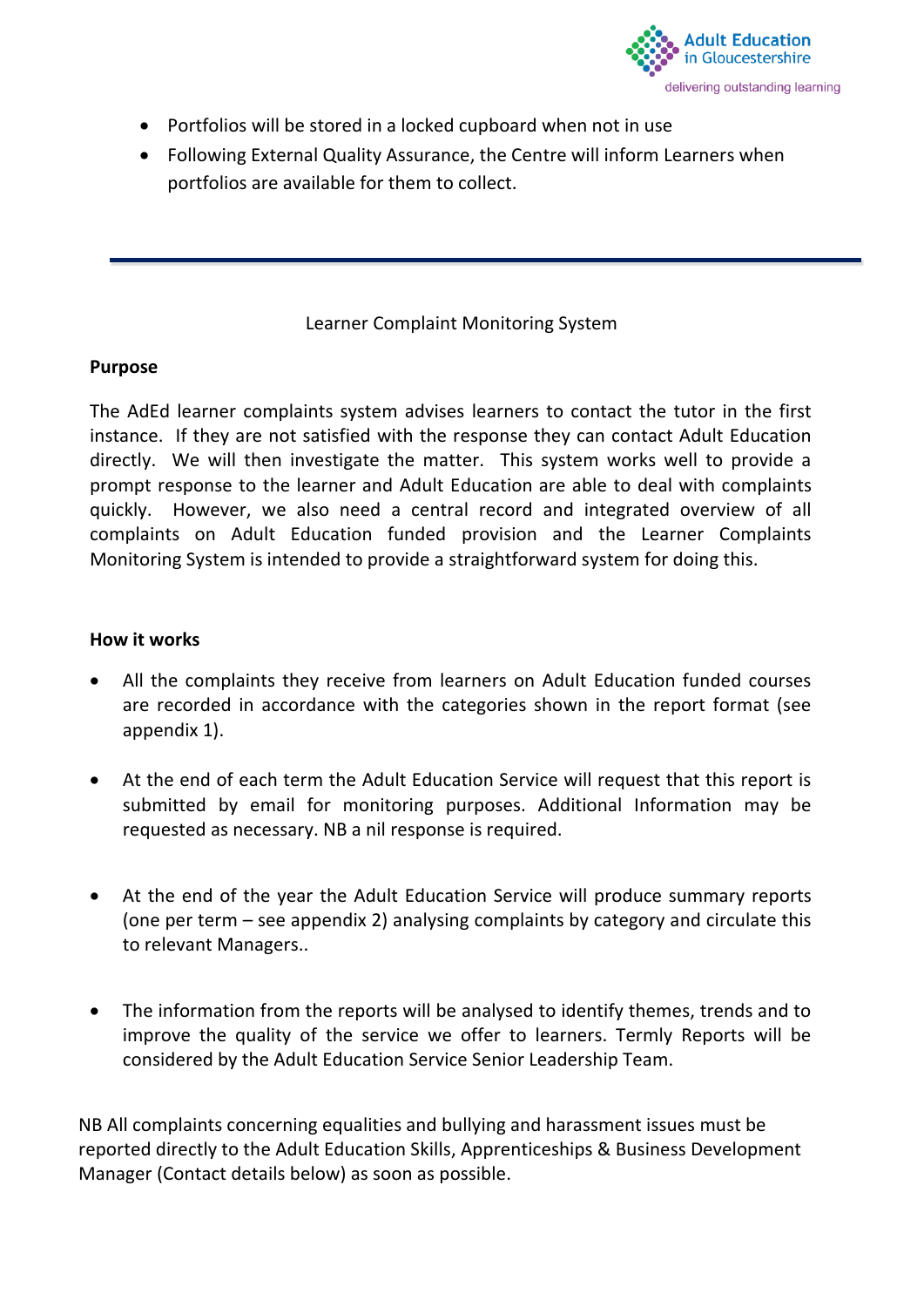

Altaf Hassanjee [Altaf.hassanjee@gloucestershire.gov.uk](mailto:Altaf.hassanjee@gloucestershire.gov.uk)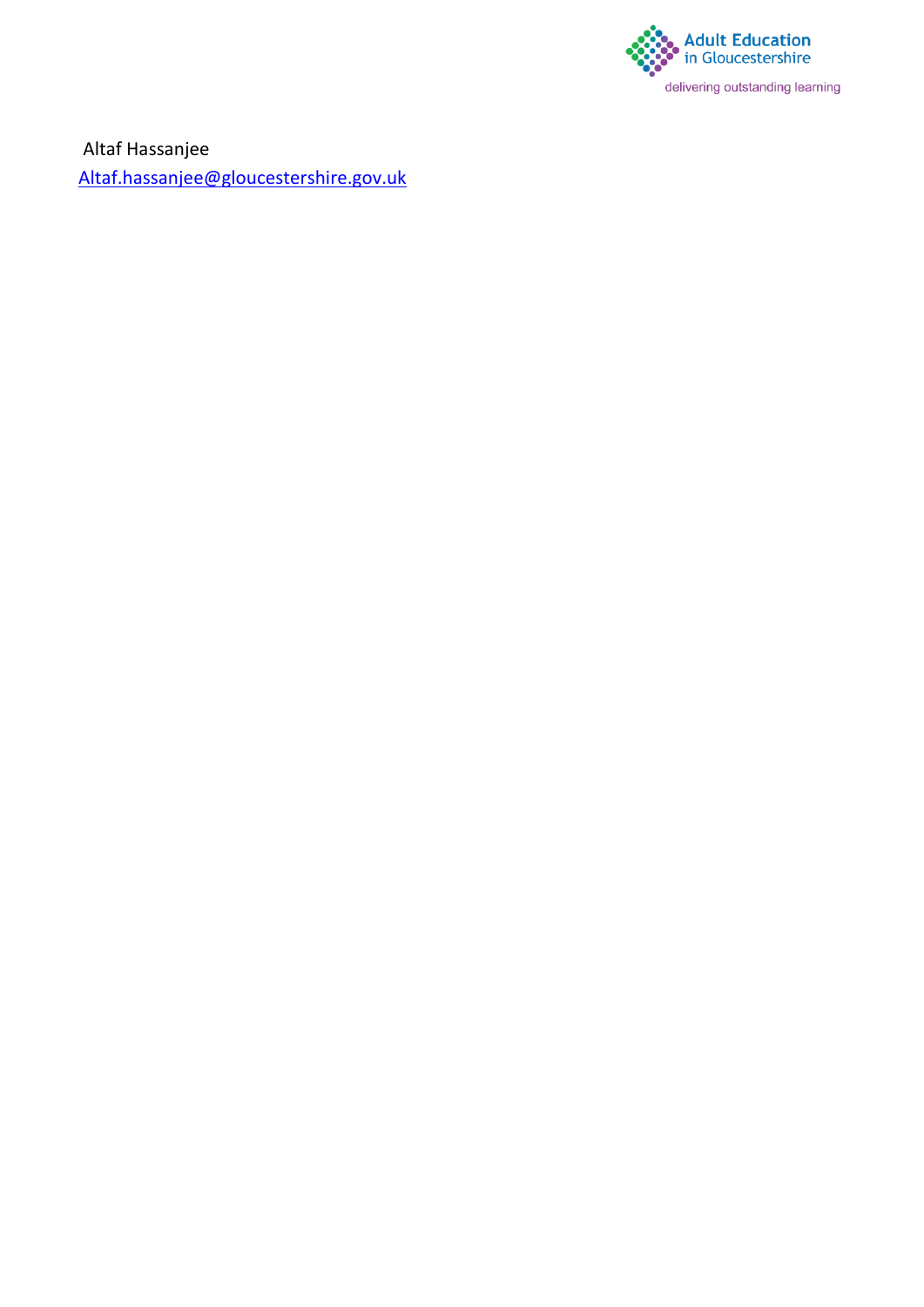

### **Appendix 1**

### **Ad Ed Learner Complaints Monitoring Report**

**Provider: ……………………………………………………………………………………………..**

**Term: ………………………………….. Year: ………………………………………………**

| <b>Complaint</b><br>made by | <b>Date Received</b> | Category* | Brief description of the<br>complaint | <b>Action Taken</b> |
|-----------------------------|----------------------|-----------|---------------------------------------|---------------------|
|                             |                      |           |                                       |                     |
|                             |                      |           |                                       |                     |
|                             |                      |           |                                       |                     |
|                             |                      |           |                                       |                     |
|                             |                      |           |                                       |                     |
|                             |                      |           |                                       |                     |
|                             |                      |           |                                       |                     |
|                             |                      |           |                                       |                     |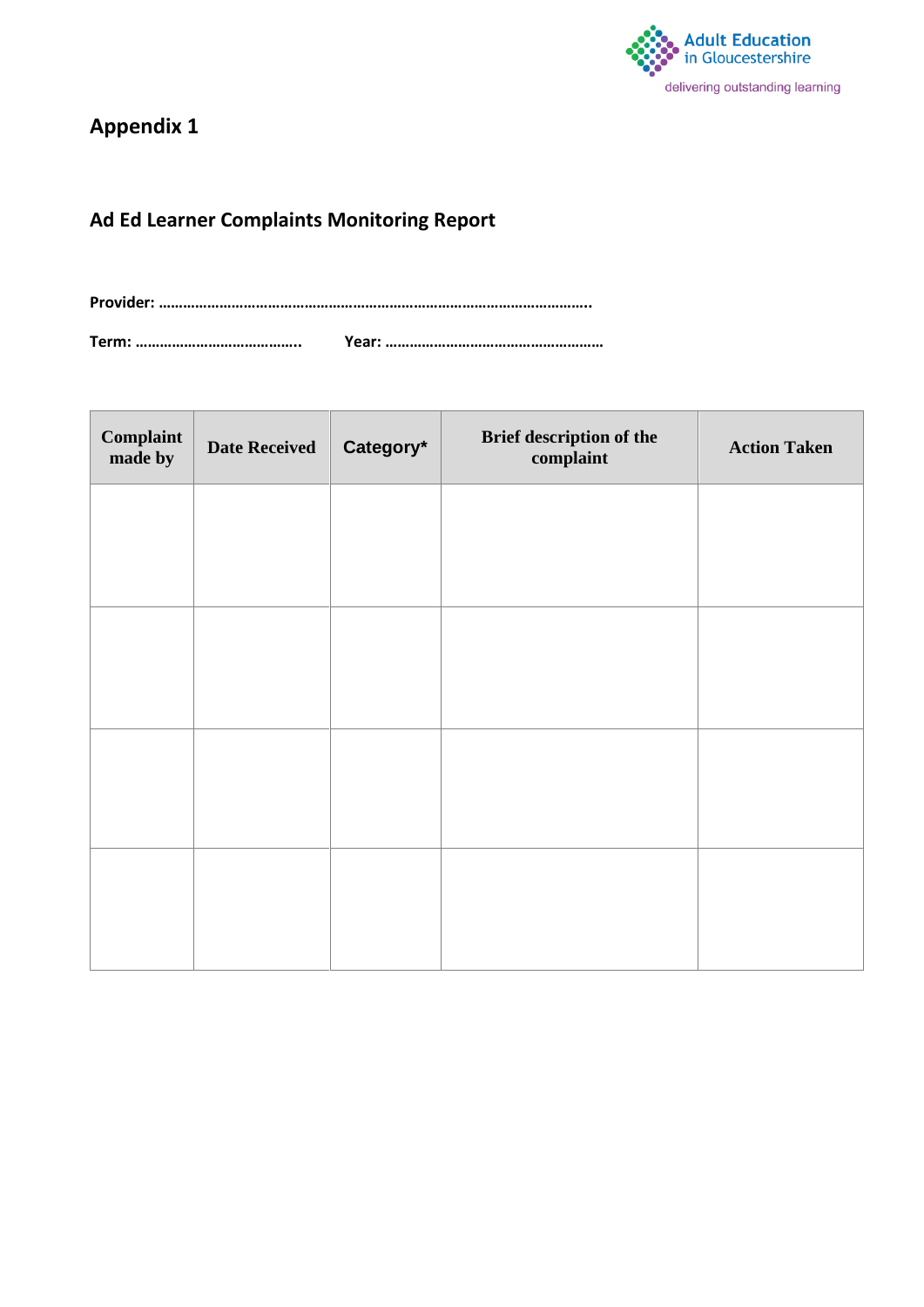

# **Appendix 2**

# **AdEd Summary of Complaints Received**

**Provider: ……………………………………………………………………………………………..**

**Term: ………………………………….. Year: ………………………………………………**

| <b>Complaint Category</b>              | <b>Number</b><br><b>Received</b> | <b>Comments</b> |
|----------------------------------------|----------------------------------|-----------------|
| <b>Teaching &amp; Learning</b>         |                                  |                 |
| <b>Accommodation / Equipment</b>       |                                  |                 |
| <b>Fees</b>                            |                                  |                 |
| <b>Equality &amp; Diversity Issues</b> |                                  |                 |
| <b>Bullying / Harassment Issues</b>    |                                  |                 |
| <b>Administration:</b>                 |                                  |                 |
| Other (please give details)            |                                  |                 |